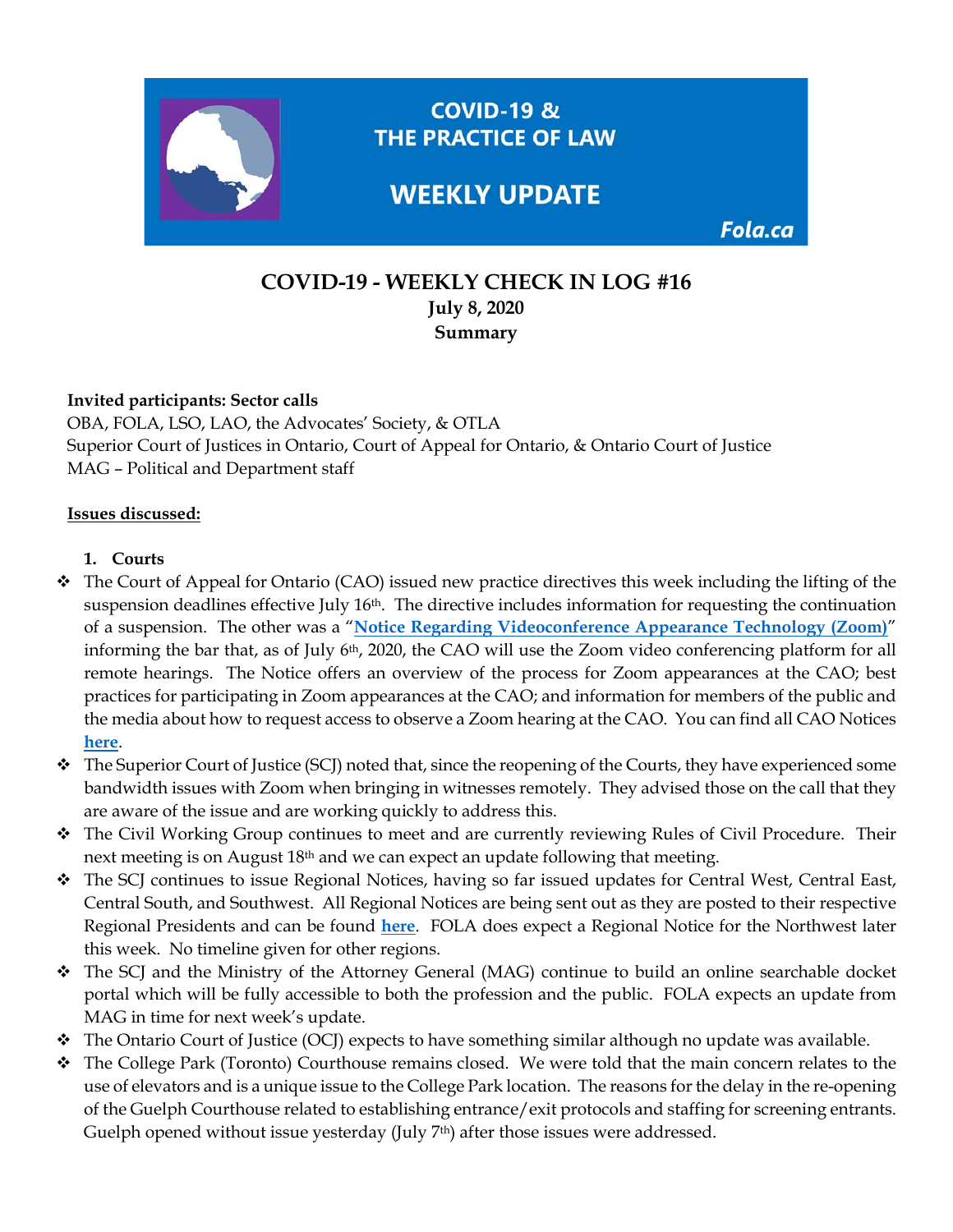# **2. MAG**

- On July 7th, the government passed 1st reading of the **Re-Opening Ontario – [A Flexible Response to](https://www.ola.org/en/legislative-business/bills/parliament-42/session-1/bill-195)  [COVID-19 Act, 2020](https://www.ola.org/en/legislative-business/bills/parliament-42/session-1/bill-195)** that would, if passed, support the continued efforts to re-open Ontario in a way that recognizes that the impact of COVID-19 may still be felt for an extended period of time after the declaration of emergency is over. There are three emergency orders made by the Ministry of the Attorney General that the Attorney General wanted brought to your attention: O. Reg. 73/20 – Limitation Periods; O. Reg. 76/20 – Electronic Service; and O. Reg. 129/20 – Signatures in Wills and Powers of Attorney. You can read the Bill **[here](https://www.ola.org/en/legislative-business/bills/parliament-42/session-1/bill-195)** and read the letter from the Attorney General outlining the three emergency orders noted above **[here](https://img1.wsimg.com/blobby/go/63f6349d-d85d-4511-bc5f-4314d54b45d0/downloads/Re-Opening%20Ontario%20%E2%80%93%20A%20Flexible%20Response%20to%20CO.pdf?ver=1594156184536)**.
- $\bullet$  MAG informed those on the call that we can expect an update on Tribunals shortly.
- MAG has told us they will be reviewing our weekly Issues Report and responding to unanswered member questions shortly.

## **3. LSO**

 $\hat{\mathbf{v}}$  The next Convocation has been set for August 6<sup>th</sup>. One order of business will be to establish LSO Committees.

## **4. FOLA**

## **RE-OPENING OF THE COURTS:**

Wondering what to expect when visiting a courthouse? Get pre-screened **[here](https://covid-19.ontario.ca/courthouse-screening/)** (requirement), **[Check out](https://fola.ca/courts#a295bc60-0234-44b7-bfa2-d5cf12629784)  [this video](https://fola.ca/courts#a295bc60-0234-44b7-bfa2-d5cf12629784)**; read this: **[MAG GUIDEBOOK-PRECAUTIONARY MEASURES FOR REOPENING](https://img1.wsimg.com/blobby/go/63f6349d-d85d-4511-bc5f-4314d54b45d0/downloads/Guidebook_Precautionary%20Measures%20for%20Reopening.pdf?ver=1594034718239)  [COURTS](https://img1.wsimg.com/blobby/go/63f6349d-d85d-4511-bc5f-4314d54b45d0/downloads/Guidebook_Precautionary%20Measures%20for%20Reopening.pdf?ver=1594034718239)**; and this: **[Addendum to Guidebook](https://img1.wsimg.com/blobby/go/63f6349d-d85d-4511-bc5f-4314d54b45d0/downloads/Guidebook_Precautionary%20Measures%20for%20Reopening.pdf?ver=1594034515643)**. All links are available on our Courts webpage along with materials from the Town Hall hosted by Ontario's Recovery Secretariat on June 19th. **Website:<https://fola.ca/courts>**

## **REMINDERS**:

- 1. **LIBEL & SLANDER ACT CONSULTATIONS:** The Ontario's Attorney General has a **call for submissions/comment on Ontario's Libel & Slander Act**. Submissions are due August 1st and FOLA is preparing a submission. If you would like to share your thoughts for FOLA to consider as we prepare our submission, please visit **[here](https://fola.ca/mag#defdce37-b752-4335-a93f-18f7aa8eebf6)** for more information and email your comments to **[Katie.Robinette@fola.ca](mailto:Katie.Robinette@fola.ca)** with "LIBEL & SLANDER" in the subject line by July 20<sup>th</sup>.
- 2. **DISCOUNT RATE CALL FOR SUBMISSIONS:** The Court of Appeal has asked FOLA to prepare a submission regarding the report of the Discount Rate Subcommittee of the Civil Rules Committee dated April 27, 2020 and entitled "**[Report to the Civil Rules Committee](https://www.ontariocourts.ca/coa/en/crc/report-crc.pdf) [on rules 53.09 and 53.10](https://www.ontariocourts.ca/coa/en/crc/report-crc.pdf)**". If you would like to offer input, please email your comments to **[Katie.Robinette@fola.ca](mailto:Katie.Robinette@fola.ca)** with "**DISCOUNT RATE**" in the subject line by July 20th. **[See more](https://fola.ca/courts)**.
- 3. **FAMILY LEGAL SERVICES PROVIDER (FLSP) LICENSING MODEL CALL FOR COMMENT:** The Law Society's Access to Justice Committee is inviting lawyers to provide comments on a FLSP Licensing model. The proposed scope of permissible activities, required competencies, and outline of the training program are detailed in the Access to Justice Committee's FLSP Licence Consultation Paper. FOLA is preparing a submission and if you would like to offer input for our Submission, please email **[Katie.Robinette@fola.ca](mailto:Katie.Robinette@fola.ca)** and put "**FLSP**" in the subject line by October 15, 2020. **[See more](https://fola.ca/family-law-reforms)**.
- 4. **MEMBER BENEFIT – PILOT PROGRAM**: Is your association struggling to recruit new members? Looking to add value for your existing members? FOLA is exploring a partnership with TELUS Business and we are looking for two or three Law Associations to pilot a great deal on Business Plans! If you are interested in learning more, please email **[katie.robinette@fola.ca](mailto:katie.robinette@fola.ca)** with "**TELUS PILOT**" in the subject line to discuss how FOLA might include your Association in the pilot.